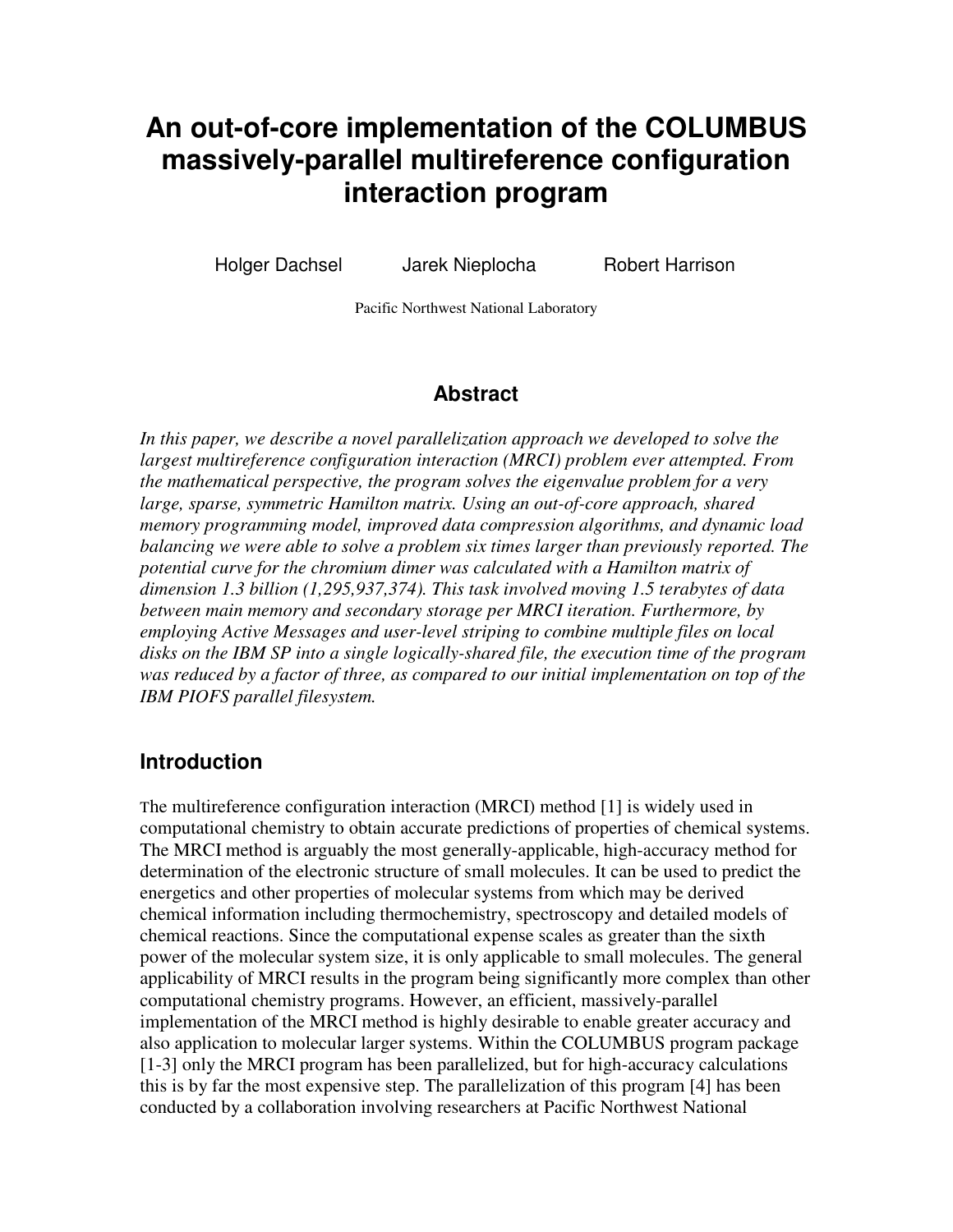Laboratory, Argonne National Laboratory, and the University of Vienna. Over a period of about seven years, the parallel efficiency of the program has increased from a paltry 50% on about 8 nodes of an Intel distributed-memory computer, to over 94% on 512 nodes of a CRAY-T3E. Most of this improvement in scalability results from extensive algorithmic modifications to expose greater parallelism, eliminate overhead from the parallel algorithm compared to the sequential one, eliminate disk I/O, and reduce communication and memory usage in part by using data compression. Until now the problem size that can be treated with this code [4] was, however, limited by the aggregate available memory to problems not much larger than have been done for some time using out-of-core techniques on vector supercomputers. Described in this paper is our implementation in the COLUMBUS MRCI program of an out-of-core approach that performs well on the IBM SP massively parallel computer. Since the program is implemented on top of portable programming tools and libraries it can be used on other platforms. We demonstrate the capability of this program by application to a problem six times larger than any previously reported.

The MRCI method approximates the electronic wavefunction (at a given nuclear geometry) with a linear expansion in a basis of n-electron functions or configurations. The energy is then minimized by variation of the coefficients, or, equivalently, by the iterative extraction of the lowest few eigen-pairs of the Hamilton matrix. The dimension of the Hamilton matrix (number of configurations) can become very large and even though the matrix is very sparse, it cannot be stored explicitly. Instead, matrix-vector products are computed from integrals (*(k|l)* and *(kl|mn)* below) and coupling coefficients (*A* and *B* below) by using the Graphical Unitary Group Approach (GUGA) [6].

$$
H_{ij} = \sum_{k}^{N} \sum_{l}^{N} A_{ij}^{kl}(k|l) + \sum_{k}^{N} \sum_{l}^{N} \sum_{m}^{N} \sum_{n}^{N} B_{ij}^{klmn}(kl|mn)
$$

The mostly dense integrals must be stored and the sparse coupling coefficients recomputed as required. The sparse matrix-vector product is reformulated as many, small (O(100)), dense matrix-matrix operations which execute with high single-processor efficiency. Most of the complexity in both the sequential and parallel algorithm arises from avoiding unnecessary movement of data (which include the integrals, input vector and output product vector), or redundant computation of coupling coefficients, while maintaining a completely general algorithm that is applicable to a wide class of chemical problems. Problems specific to the parallel algorithm are discussed below. The number of integrals is proportional to the fourth power of the one-electron basis set used in the calculation, typically a few hundred, so there may be several GBytes of these.

The iterative Davidson diagonalization method [5] is used to solve the eigenproblem. In this scheme, the most time consuming step is the computation of the sparse matrix-vector product of the Hamilton matrix and the expansion vector. A set of expansion vectors is used to project the original orthogonal eigenvalue problem to a subspace in which a small non-orthogonal eigenvalue problem is solved.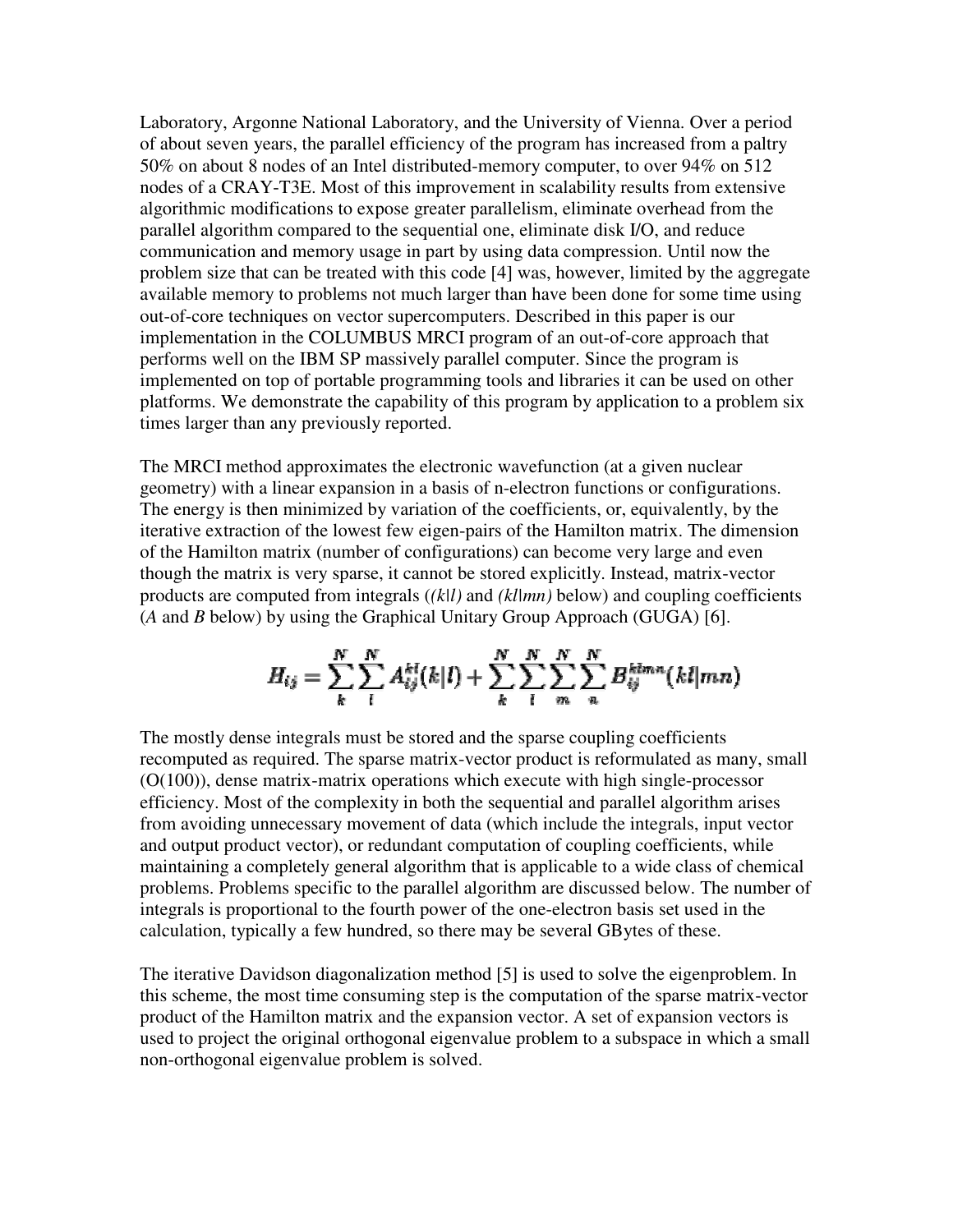Current state of the art MRCI calculations are in the range between 100 and 200 million configuration state functions [7,8]. Our goal was to develop a program which allows calculations of more than one billion configurations.

# **Parallel Algorithm**

The most computationally demanding section of the MRCI algorithm is the diagonalization of the Hamilton matrix. Therefore, we concentrated on this step in our parallelization work. In an early version of the code, we used message passing to parallelize the computation of the matrix-vector product. Using the replicated data model each processor had to store a local copy of the expansion and corresponding product vector. This model required distribution of the expansion vector at the beginning and a global sum at the end. The computations of the subspace Hamilton matrix and the overlap matrix were not carried out in parallel. Due to the replicated data model the calculation size was limited by the memory of just a single processor. Furthermore, the standard message-passing model did not provide sufficient functionality to distribute fully data structures. The calculations would be performed in a MIMD task-parallel fashion driven by data-dependent dynamic load balancing. A major improvement could only be achieved if asynchronous access to data distributed over the core memory of all processors were possible in the sense of a "virtual shared memory". In this way two major bottlenecks could be removed at once:

- broadcasting of all data at the beginning of each Davidson iteration and collecting the results via a global sum could be avoided because all necessary data were available just in time and
- memory inefficiencies of the replicated data approach would be avoided. The problem would be limited now by the aggregate memory of the entire parallel computer.

We use for this purpose the Global Array (GA) toolkit [9] that supports one-sided communication capabilities in context of distributed arrays. To address needs for a scalable locking mechanism to protect access to the distributed shared data structures in MRCI, we added to the GA toolkit distributed lock operations. In addition to global arrays we still have the option to store multiple copies of certain data files (like the twoexternal integrals) locally in core because these files are relatively small but frequently accessed. We have developed a special data management scheme called virtual disk to store compressed and uncompressed data locally. The key advance described in this paper is to allow the largest shared data structures (the virtual disks) to spill over onto physical disk storage, while still maintaining the one-sided data access model, efficient scalable parallel execution and the ability to cache data in physical memory.

### **Virtual disk**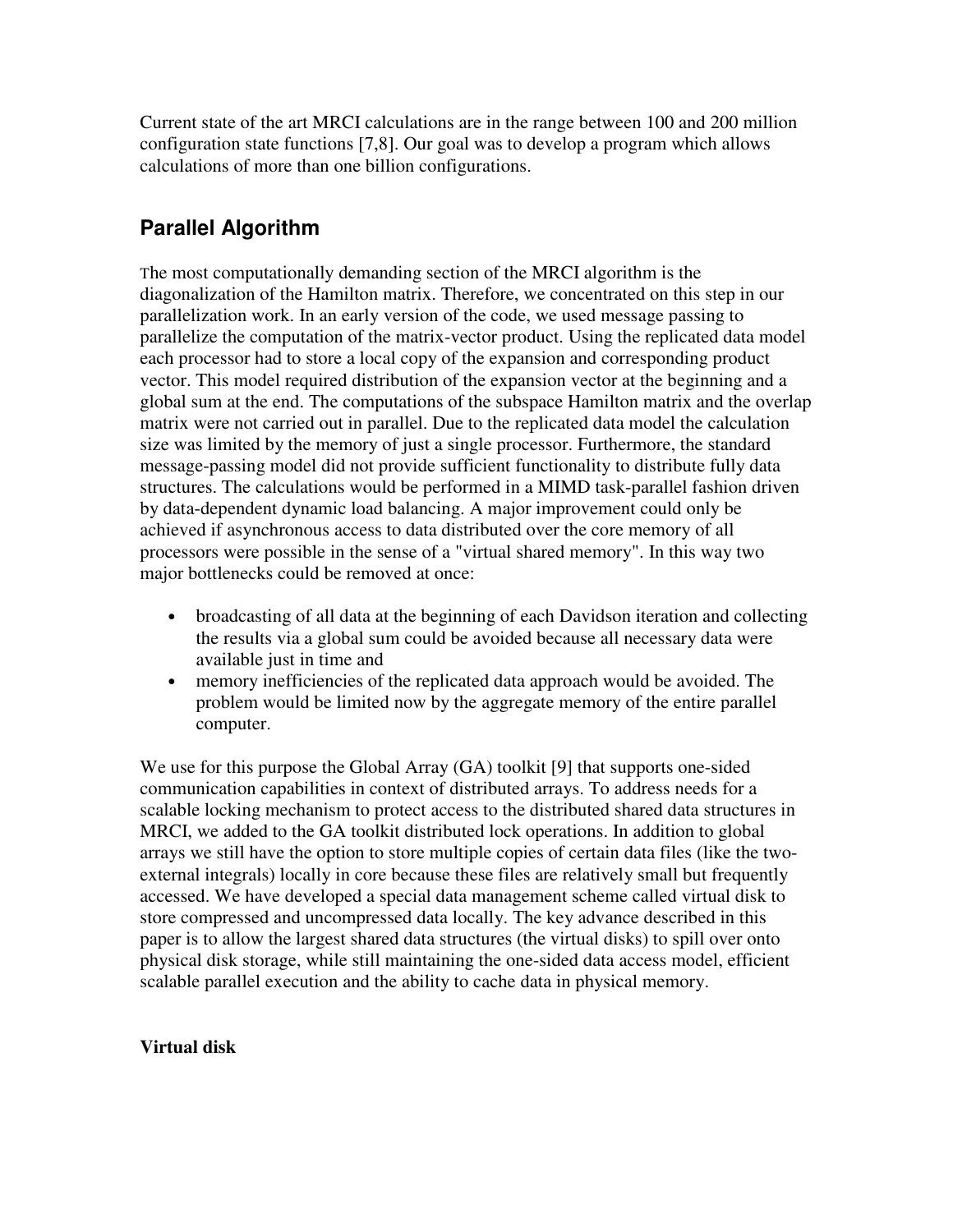A virtual disk is used to store variable length records of different logical files in an arbitrary sequence in private/ shared disk/memory. Files that are too large to fit into memory may spill over onto disk. Each variable length record in a file is divided into a linked list of blocks. In the absence of compression, these subblocks are of constant length, but when compression is enabled the dynamic updating of the data requires that each block is fragmented and also managed as a linked list. To avoid frequent access to physical disk, the record headers are cached in memory. However, if even these are too large, all record information for a logical file can be written to the virtual disk except for the address of the first block of each record which may be straightforwardly computed. If compression is enabled, the data structure of the virtual disk provides all the functionality necessary to store the data compactly. The aim is to have a memory saving almost equal to the saving coming from compression. As soon as a data segment is not fully filled the space is freed. Runtime statistics have shown that up to 99% efficiency is obtained in practice. Another goal was that the virtual disk should have no more than 10% space overhead required by the information to maintain the nested linked lists. Virtual disks are implemented on top of any or all local files or memory (for private disks), or global arrays or shared files (for shared virtual disks). The Shared File library is described below.

Mutual exclusion is necessary to maintain the virtual-disk data structures in shared files. Atomic read-and-increment operations suffice to manage the list of free blocks used to grow/shrink the file. However, if the fragmentation of compressed data changes the mutual exclusion becomes necessary around the updating of the linked list information of that record. The operations used are described in more detail below.

#### **Data management**

The major bottleneck of the CI calculation is the large amount of data to be transferred. Due to memory limitations the expansion and product vectors are segmented. Four segments, two expansion vector segments and two product vector segments have to be kept in core to compute the matrix vector product. The expansion vector has to be read about the number of segments times, so there is a trade-off between increasing the available parallelism and increasing the total volume of data movement. Updating the product vectors requires double the amount of data to be transferred. Additionally, data compression has been implemented in connection with the implementation of a shared file (described in the following section). Major improvements have been made to increase the efficiency of the earlier compression algorithm [4]. The compression scheme for the expansion vectors as well as the compression scheme for the product vectors are now adjusted dynamically. Information about the structure of the eigenvectors is used to eliminate the redundant data completely. For better scalability, a time sorted task list has been implemented to improve the dynamic load balancing.

The diagonalization task consists of two subsections, the subspace manipulation and the matrix-vector product. Due to memory limitations all expansion and product vectors are segmented equally. The algorithm of the matrix vector multiplication requires four segments to be stored in core. Each segment is divided into eight records. The vectors are stored in record units.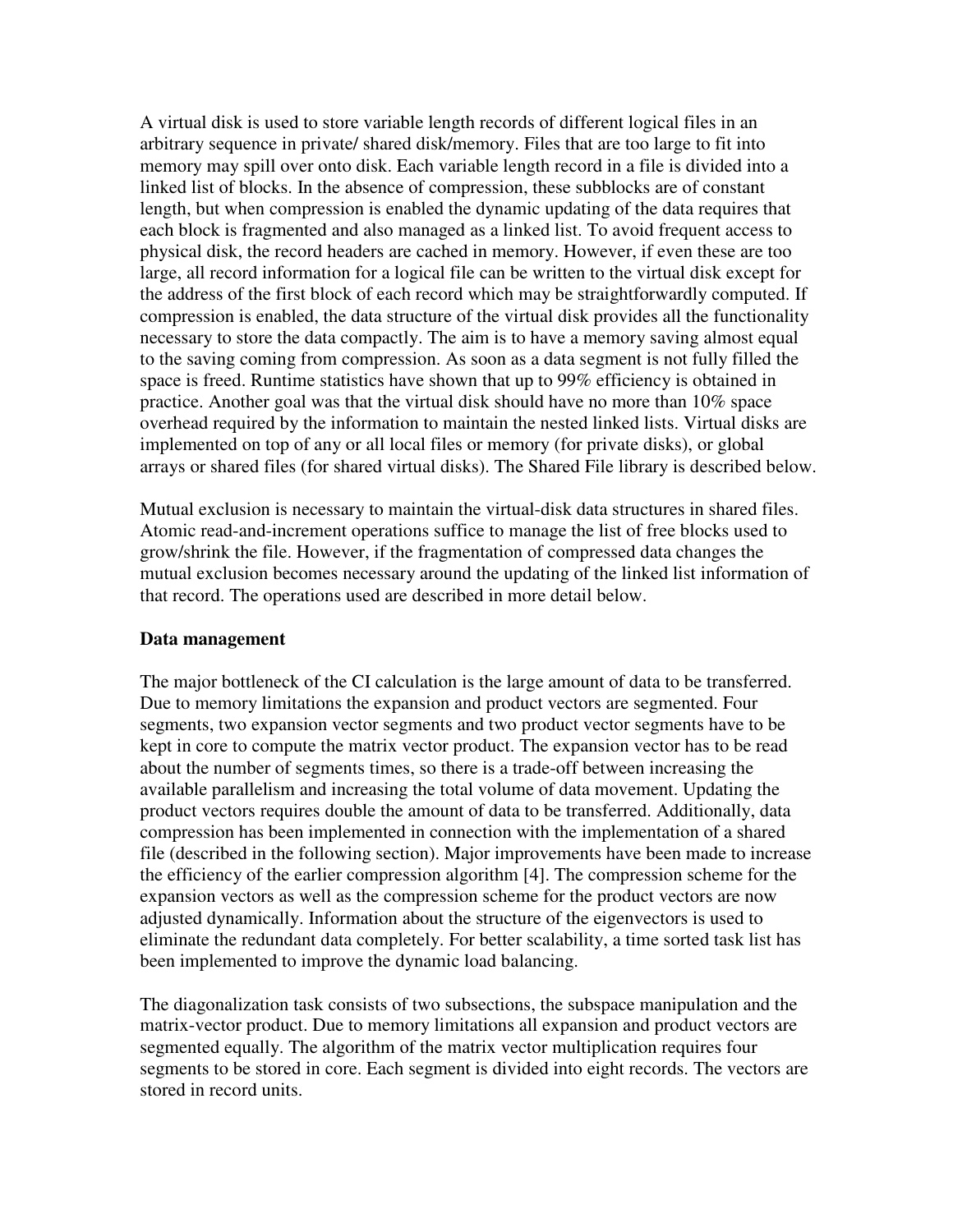

**Figure 1**: CI vector structure

The program allocates all possible distributed main memory for a one-dimensional global array and then creates a shared file to store data that does not fit in the distributed main memory, see Figure 1. Secondary storage is accessed in a noncollective fashion, with individual processors reading and writing records containing compressed data. Data is read from disk, uncompressed, updated, compressed, and written back to disk. Since the update can affect the compression rate, the size of the data written to the disk might be different from that of the original data. The average I/O request size in this program is approximately 30 KB. Due to the vector segmentation, the amount of available in-core memory, and the high efficiency of the compression, the request size could not be easily increased.

Additional, mutual exclusion is necessary when accumulating into a virtual shared disk. For scalability, there is a separate lock for each record.

### **Data Compression**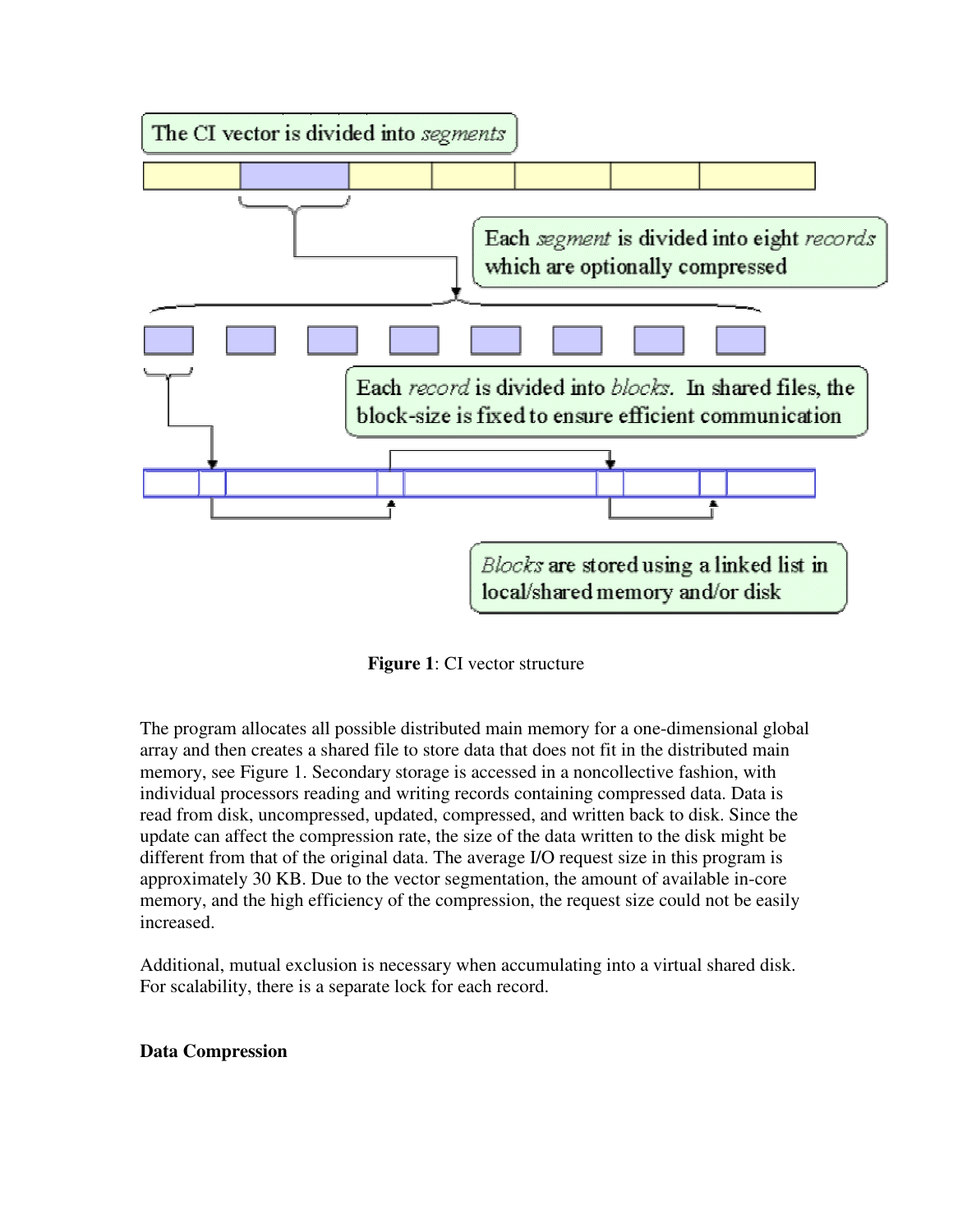A data compression method [4] has been developed to significantly reduce the amount of data by eliminating data that will not contribute to a given matrix-vector product for the requested convergence threshold. The compression is based upon an error analysis for the expansion and product vector elements which includes the required solution accuracy and current convergence status. The requirement for the elements of the expansion and product vectors not to exceed given constant overall errors means that the number of significant digits in these elements varies and this number will increase or decrease with variation in the absolute values of the vector components. To make use of this fact, we devised a floating-point representation with a variable length mantissa, and discarded the insignificant digits. Major improvements have been made with regard to the previous algorithm [4]. Information about the structure of the eigensystem is now used to adjust the compression scheme dynamically, also taking into account the possibility of root crossings.

The efficiency of the compression depends upon the sparsity of the Hamilton matrix and the requested convergence threshold. It is important to note that the number of iterations is not increased by the compression scheme when compared with an equivalent calculation with the same convergence threshold, but without compression. For an eigenvalue threshold of  $10^{-6}$ , saving factors of between 5 and 30 have been seen for various MRCI calculations.

### **Interprocessor Communication**

Motivated by the irregularity of communication patterns resulting from the dynamic loadbalancing, the shared-memory programming rather than the message-passing model was selected for this application. The portable Global Array (GA) toolkit [9] supports an object-based shared-memory programming paradigm that matches well the communication requirements of this application. By eliminating the need to coordinate the sender and receiver of the data the programming effort was greatly reduced.

The GA has been traditionally supported on the IBM SP through the interrupt-receive functionality (*rcvncall*) available in the IBM Message Passing Library (MPL). During the course of the work on parallelization of the MRCI code, a new implementation of GA has been developed based on the new low-level communication library called LAPI. The development of LAPI and the optimized port of GA to the IBM SP was a subject of a collaborative project between IBM and PNNL that started in March of 1996 [12]. At present time, both the PowerPC SMP and RS/6000 uniprocessor models of the SP support LAPI [12], a commercial implementation of Active Messages (AM) [13]. In particular, LAPI provides:

- *active message* operations,
- *put*, and *get* remote memory copy operations, and
- additional synchronization and ordering operations useful in the shared memory style of programming.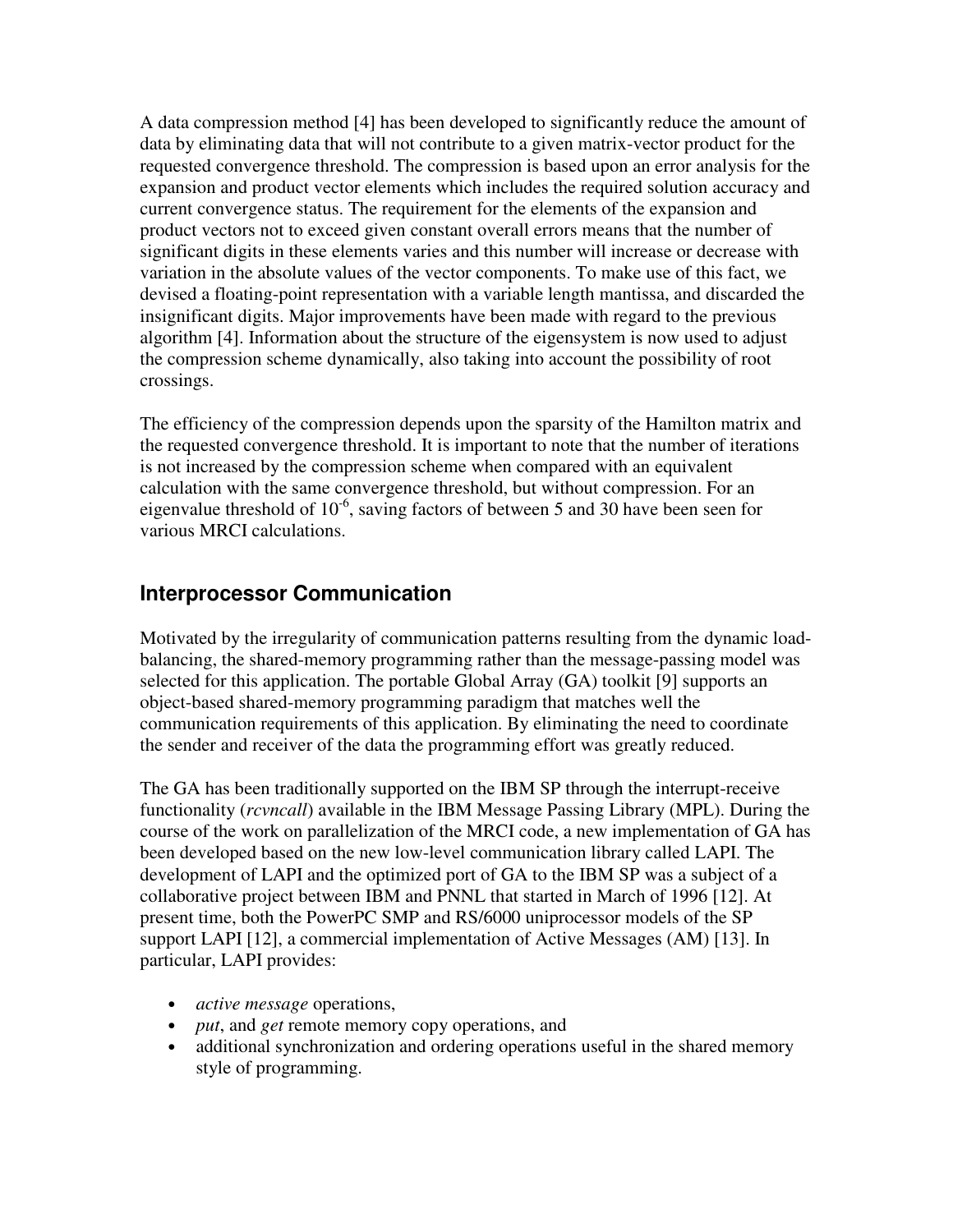The LAPI implementation of GA has improved latency and bandwidth of this system, especially for codes like COLUMBUS that use 1-dimensional rather than multidimensional distributed arrays. The primary GA communication operations used in the MRCI code are *get*, *put*, and *accumulate*. The latency and bandwidth (measured for 2MB requests) performance differences between MPL and LAPI implementations of these operations on system equipped with 120MHz P2SC uniprocessor nodes and the TB-3 network adapter in a synthetic microbenchmark are shown in Figure 2.



**Figure 2**: Performance of GA get, put, and accumulate under LAPI and MPL

To support the application needs for mutual exclusion when updating data structures (e.g., *product vector*) on disk or in memory atomically, the lock operations have been added to the GA package. The implementation is platform specific. On systems with shared memory or global address space (Cray T3D/E) the traditional algorithm based on atomic fetch-and-add (already available in GA as *ga\_read\_inc* operation) and lock queue was used. For distributed memory systems (IBM SP, Intel Paragon), a new algorithm has been implemented that maintains a lock queue on the remote node within the interupt-receive or active message handlers. The cost of acquiring an uncontested lock on the IBM SP is comparable to that of the *get* operation.

# **Parallel I/O**

To address the memory limitations in solution of large problems, the MRCI code adopted a disk-based approach using the Shared Files library [10]. The portable Shared Files (SF) library is one of the three parallel I/O libraries developed by the ChemIO project [10] at Pacific Northwest and Argonne National Laboratories. The ChemIO project has defined I/O interfaces that capture the I/O patterns found in important computational chemistry applications and provided high-performance portable implementations of these interfaces. The Shared Files library supports the concept of a parallel file in which every process in a parallel computation can read and write independently at arbitrary locations. The differences between SF and other systems include the following:

• Shared files are not guaranteed to be persistent. Shared file operations are typically used to write "scratch" data, which may be read subsequently during the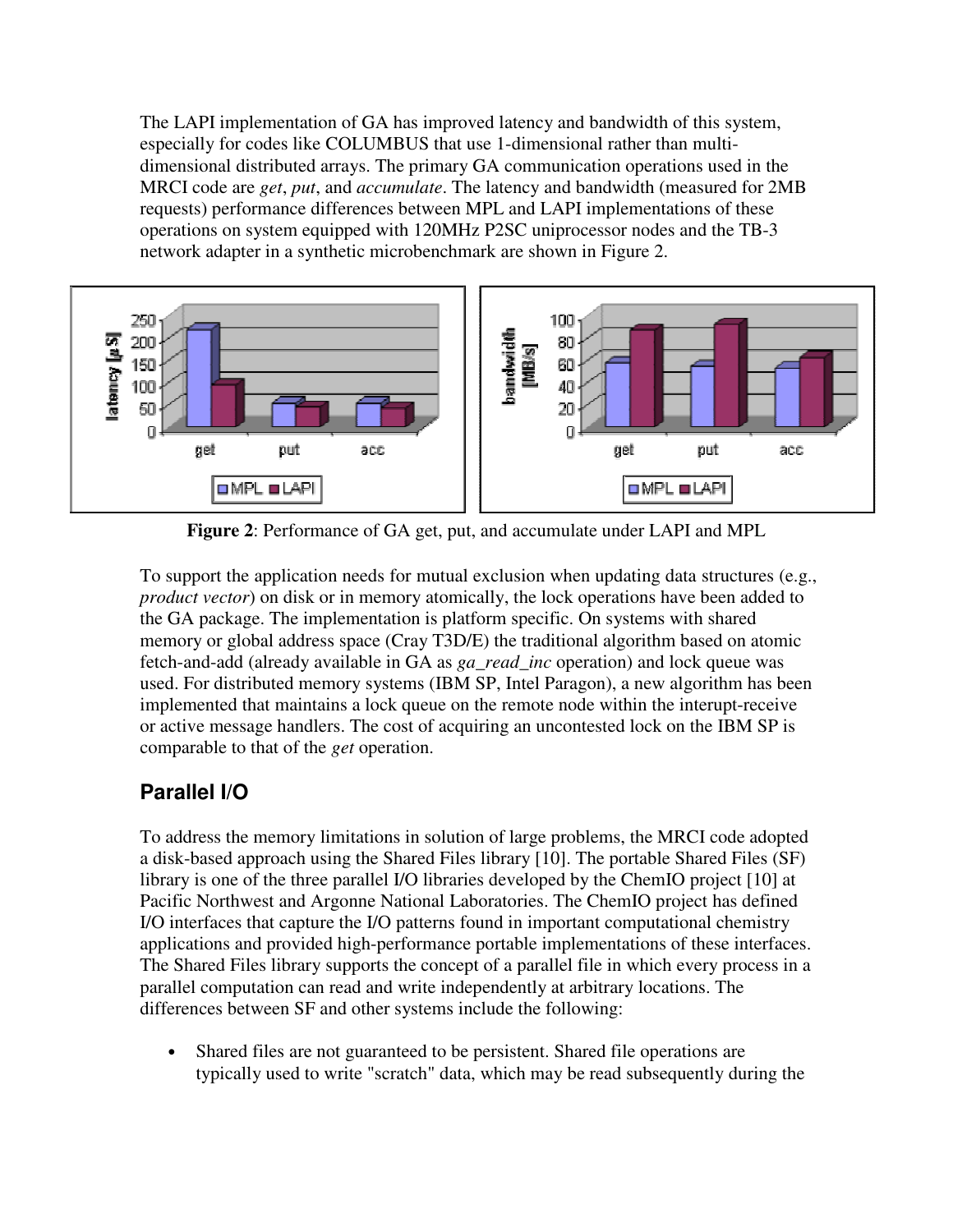same run, but might not persist beyond program termination. Persistency is a property of the filesystem on which SF is created, rather than the model itself.

- Shared Files support files larger than 2 GB even in the Fortran API.
- Shared Files *read* and *write* operations are nonblocking and contain an offset argument rather than a separate seek operation.
- Unlike record based I/O models in Fortran, SF provide byte addressable disk access.

On the IBM SP, the original implementation of SF depended on the IBM parallel filesystem, PIOFS. The initial results of experiments with this application on the LLNL IBM SP-2 with 8 PIOFS servers were very promising, as described in reference [10]. However, the performance and scalability of SF on the next generation of machine (IBM SP) with faster network, processors and 44 PIOFS servers turned out to be rather disappointing. To address the performance and scalability problems as experienced in the SF-PIOFS implementation of Columbus, we decided to investigate other approaches. Each node of the IBM SP contains at least one local disk. The aggregate I/O bandwidth and capacity of the local disks presented an attractive opportunity to move the shared files from PIOFS to local disks by striping a single logically shared file on local disks available on the computing nodes on which the application was running. However, to support shared memory style of computations involving non-collective access to data stored in a single shared file, a new remote disk access technology had to be developed. We decided not to use the existing approaches like IBM Virtual Shared Disk (VSD) since they:

- 1. require file system reconfiguration which is not practical in a general purpose multi-application system operation mode adopted by the computing centers supporting a scientific/technical user community,
- 2. use server processes and communication approaches (based on polling) designed for the traditional client-server applications which likely would consume significant memory and CPU resources and have negative impact on the application process sharing the same processor.

What was needed was a dynamic *part-time-server/part-time-client* I/O model that would localize I/O to the set of resources available to the application during its run-time and had minimal impact on the performance of the application thread. To support the noncollective I/O model of Shared Files we developed the *Distant I/O* model [11]. Distant I/O combines one-sided communication with I/O to secondary storage memory at remote processors. Distant I/O has several useful properties, including the following:

- Distributed view of secondary storage: Secondary storage is used as an extension of main memory in distributed memory systems and accessed with the convenient one-sided communication paradigm.
- Flexibility: DIO can be used to implement parallel I/O models and libraries even on systems that lack parallel/shared filesystems.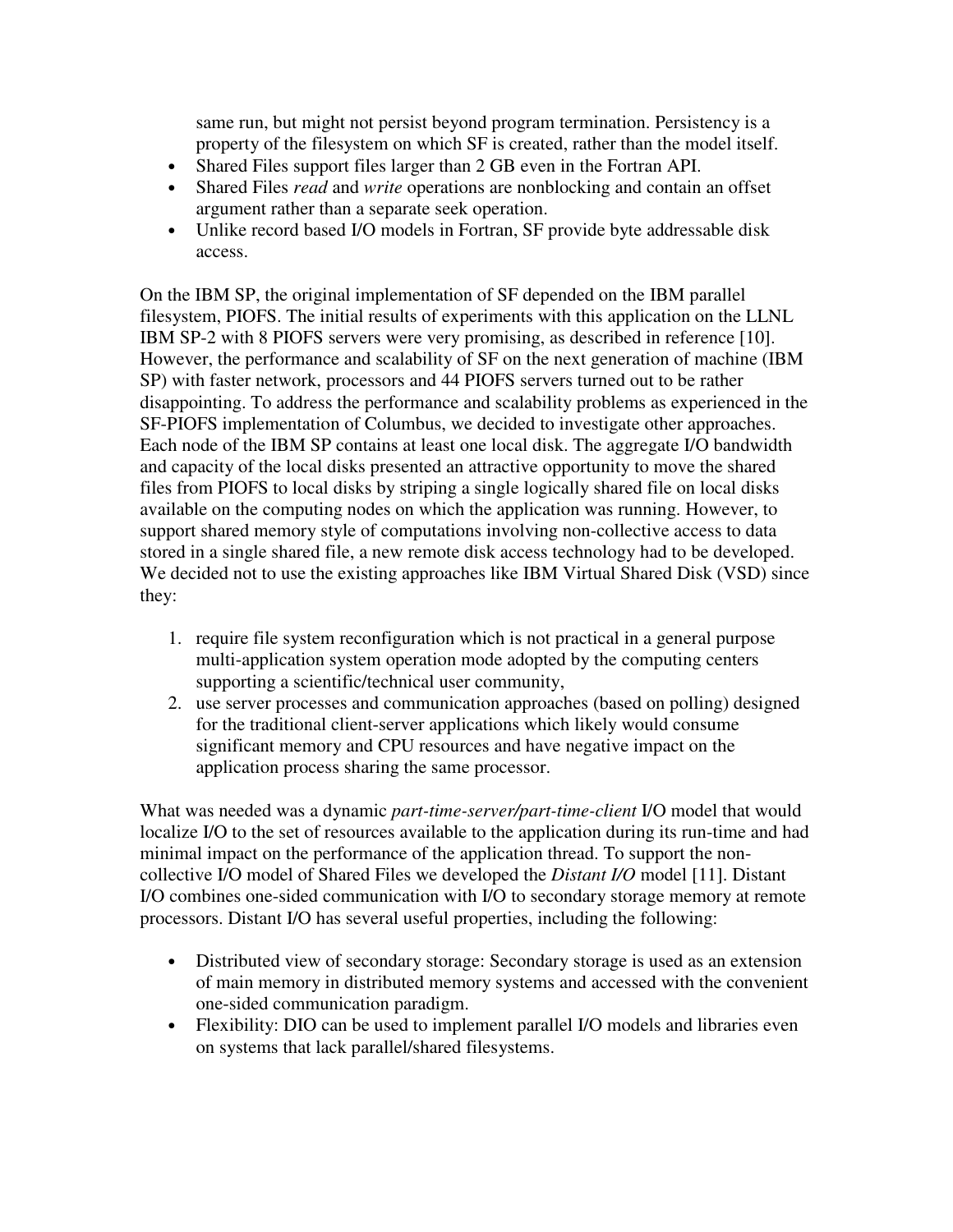• Capacity and bandwidth scalability: As the number of application processors with attached disks grows, the aggregate I/O bandwidth and aggregate capacity proportionally increases.

The distant I/O implementation on the IBM SP uses LAPI Active Messages to send specifications of *read/write* operation to remote nodes. Upon arrival an interrupt is generated, the AM completion handler is invoked and executed by a separate thread. Within the AM completion handler code, LAPI remote memory copy and standard C language library I/O are used. For *dio\_write*, *LAPI\_Get* transfers data to an internal DIO buffer. This step is followed by a blocking write. For *dio\_read,* blocking read is followed by a *LAPI\_Put,* which transfers data read from the disk to the internal DIO buffer and then to the user buffer at the requesting processor, see Figure 3. In addition, *LAPI\_Put* increments the counter variable *cntr* to notify the requesting node that the data arrived into the user buffer.



**Figure 3**: Implementation of remote read operation (*dio\_read*) on top of LAPI

Other active-message style facilities, including the Berkley/Cornell AMs, could be used in a similar fashion to implement DIO on other platforms, including networks of workstations.

The microbenchmark results for distant I/O implemented on local SCSI disks (each rated at approximately 6 MB/s) of the IBM SP at PNNL indicate very good performance of this model, see Figure 4. In this benchmark, we are comparing performance of *read* and *write* operations to local and remote disks with variable request size and total 1 GB of data. The performance differences in access to local and remote files is moderate and decreases with increased request size.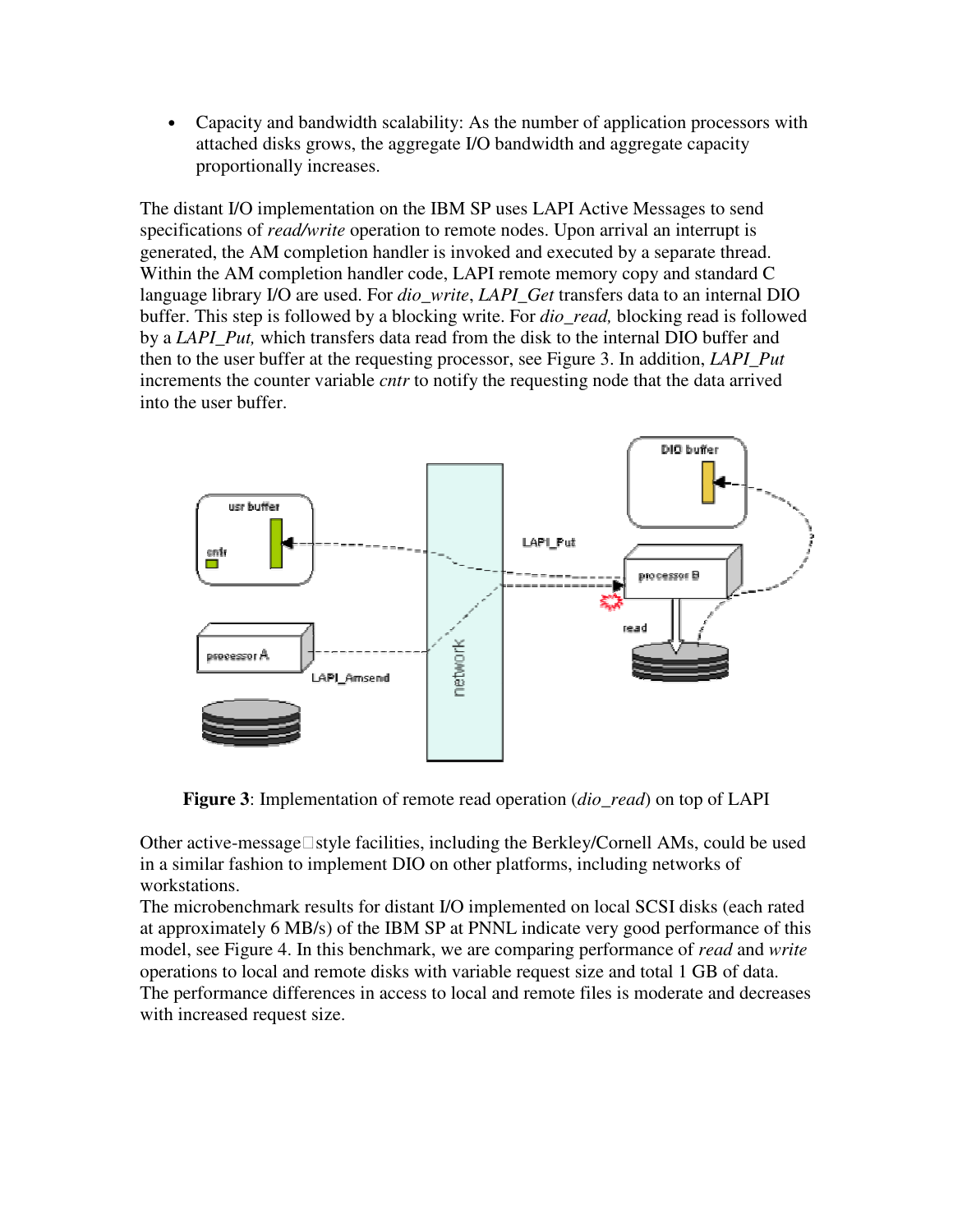

**Figure 4**: Performance of DIO read and write operations as a function of request size in access to local and remote files

The DIO-based version of the Shared Files library is implemented by striping a parallel logical file across multiple physical files located on all disks available on the computing nodes on which the parallel application is running. It uses Distant I/O to perform remote read/write operations. When a shared file is created, the user can provide several hints that the underlying implementation can exploit to optimize the performance. In particular, the "typical request size" can be used by SF to determine the appropriate value of the striping factor. The striping is performed in a round-robin fashion, see Figure 5.



**Figure 5**: Example sf\_write request decomposed into DIO operations on component files for a shared file implemented on three processors with local disks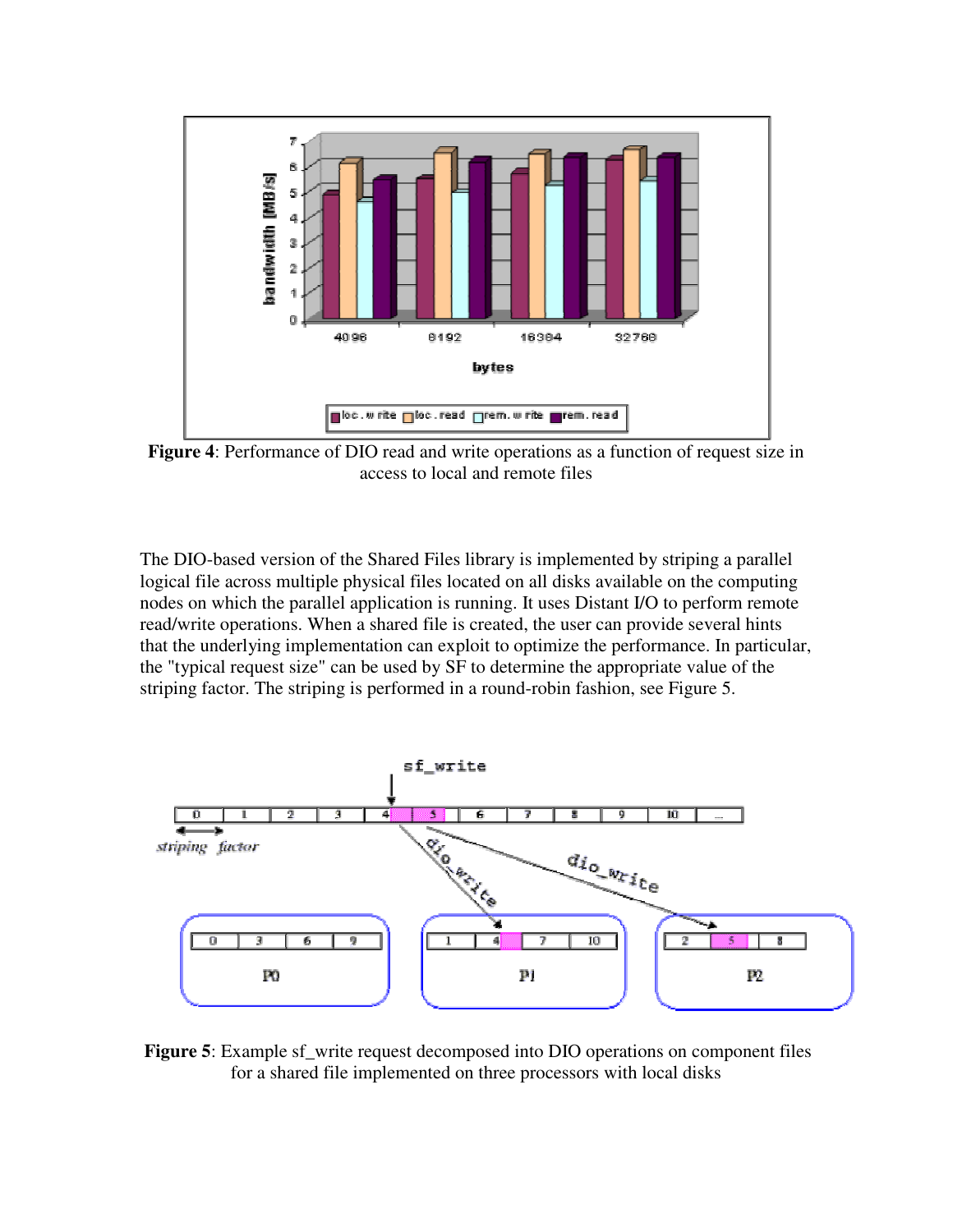The SF library is able to support some shared files on PIOFS and others on DIO/local disks in the same program. The particular implementation is chosen dynamically based on the path argument to the  $sf$  create operation that specifies the location in a filesystem where a shared file metafile is created. Process 0 creates a file in the specified location and then the other processes attempt to access it. This attempt is successful if the file resides on a shared filesystem, in which case the parallel filesystem implementation is chosen, otherwise the DIO implementation is selected.

## **Performance Results and Discussion**

The calculations we describe in this section were carried out on the PNNL/EMSL IBM SP with 512 Power-2-Super processors most of them equipped with 128 Mbytes of memory. The peak performance on each processor is 480 Mflops. We describe results of the largest MRCI calculation that was ever performed. In addition, we present:

- interprocessor communication performance in context of our application for MPL and LAPI
- scalability study of the application for a smaller problem size that could be performed on 64 processors
- performance of I/O using SF on top of PIOFS and DIO

We have chosen the chromium dimer as one of our benchmark examples because it is an outstanding chemical problem and requires extremely extended CI expansions. Up to this time, a really satisfactory calculation for this system had not been performed. The reason for these large expansion spaces is that the core-valence correlation has to be included in order to give reliable potential energy curves. Moreover, large basis sets (up to *h* functions) are necessary. A series of extended test calculations have been performed so far in order to evaluate the importance of different factors (valence and core-valence electron correlation, basis set effects, computational efficiency, etc.). Both of the calculations used a primitive basis 20s15p10d6f contracted as 4+5s,2+6p,1+6d,1+4f (the notation being core+valence) due to Bauschlicher and Partridge [14], the 3088 CSF reference set of Stoll and Werner [15], and the MR-QAQCC method of Szalay and Bartlett [16]. In the first calculation only the 12 valence electrons are correlated, giving rise to 90,679,216 CSF in  $D_{2h}$  symmetry.

In the largest MRCI calculation ever performed, 24 electrons are correlated in an attempt to describe core-valence correlation effects, giving rise to 1,295,937,374 CSF in  $D_{2h}$ symmetry. This is a very much harder calculation than a full-CI calculation of similar dimension since the wavefunction is much more complex, and the Hamiltonian is much less sparse.

### **Interprocessor communication**

To better understand performance of MPL and LAPI implementations of GA in the application context rather than a synthetic microbenchmark, we instrumented the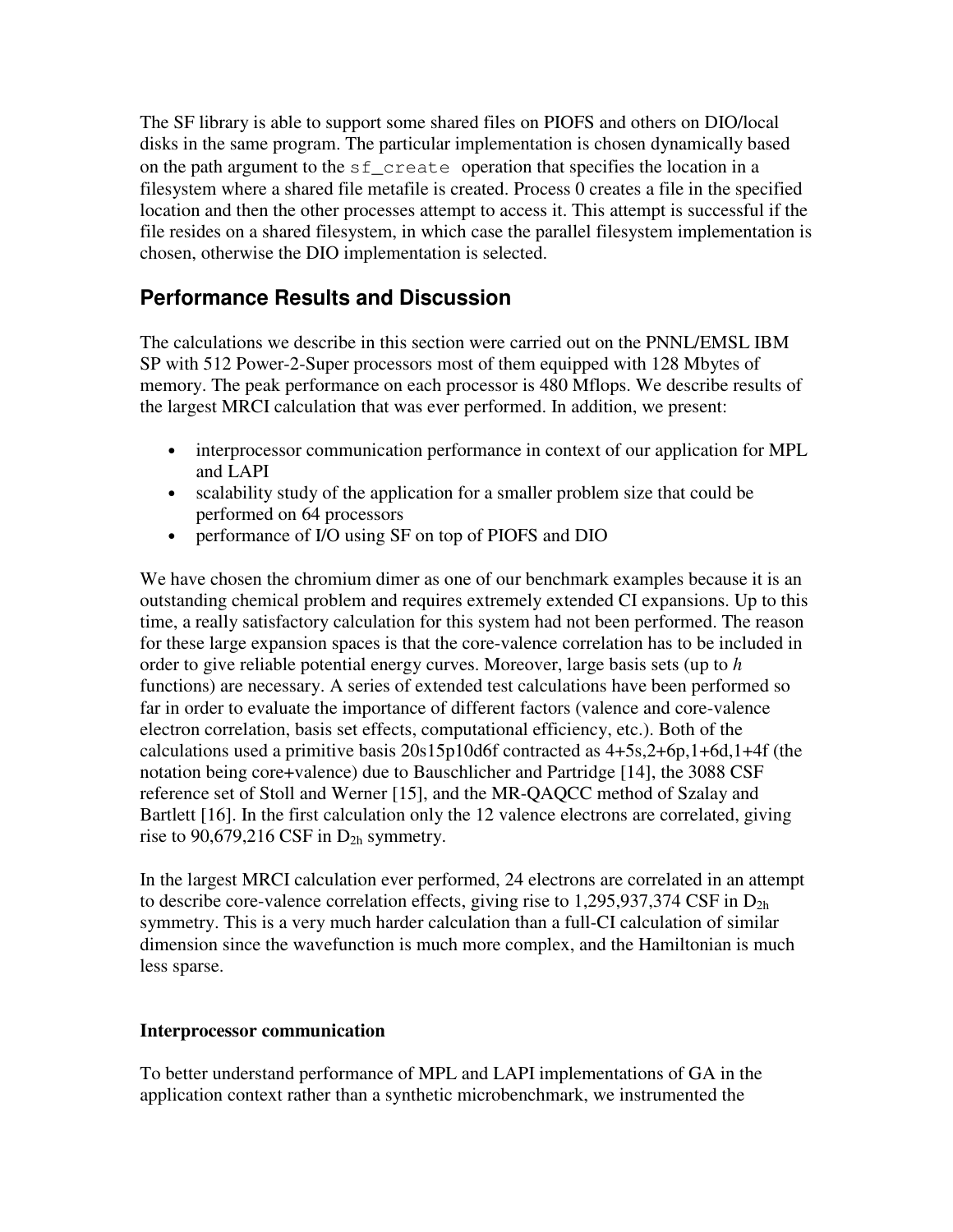application and measured the time required to read the integrals in Columbus. The request size was 262,144 bytes. Figure 6, compares average performance of the MPL and LAPI implementations of GA for this message size. The LAPI version runs three times faster.



**Figure 6**: Communication bandwidth in Columbus when reading integrals

#### **Scalability Study**

We have chosen a smaller calculation to investigate the scaling of the in-core version of the program. A test case was chosen for which all data could be kept in core starting with 64 processors. The dimension of the Hamilton matrix is 125 million (125,033,696). The relative speedup was calculated with respect to the 64-processor run and is presented in Figure 7. It shows that program scales very well with the number of processors.



**Figure 7**: Speedup for a smaller problem

**Large calculation**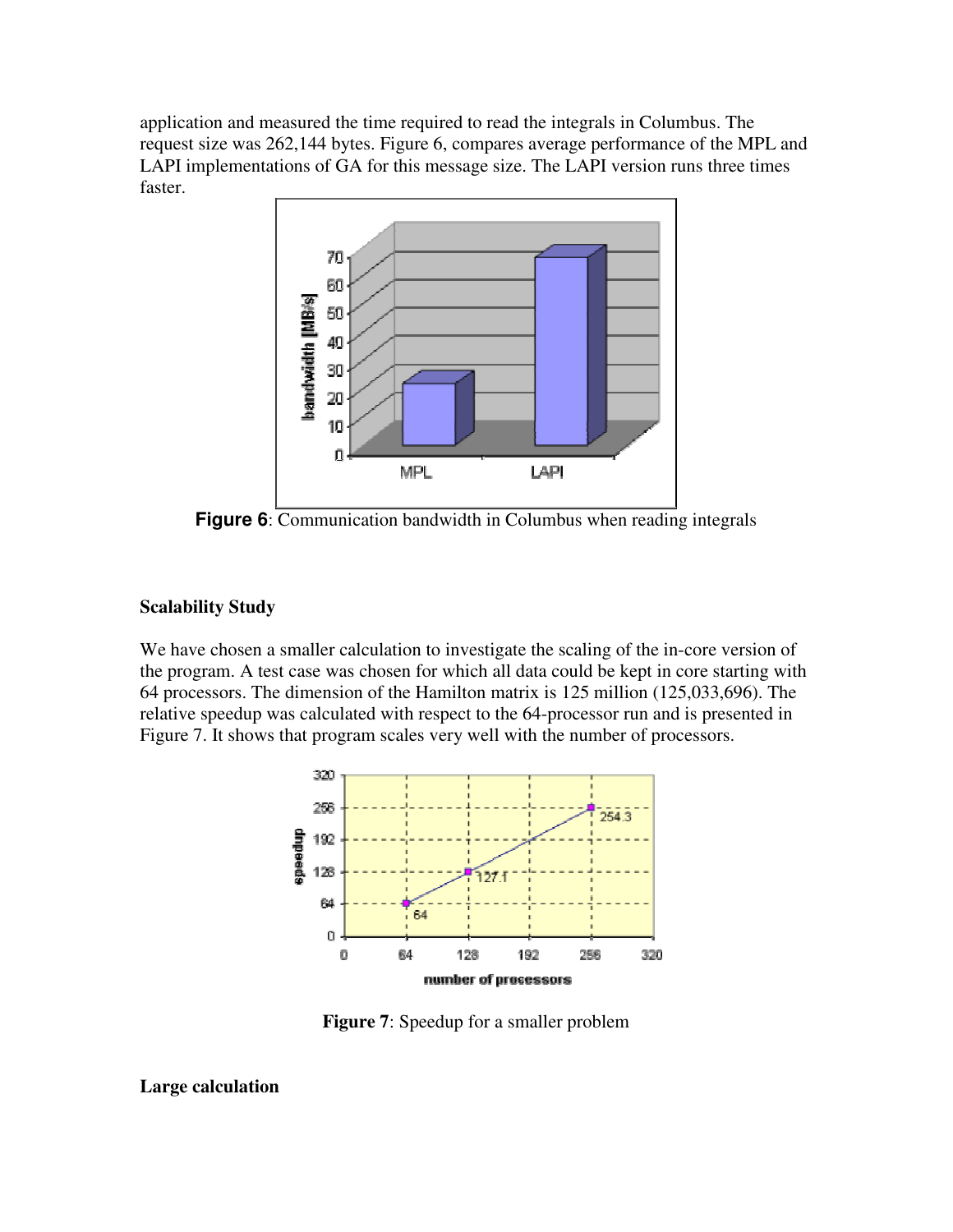We used both PIOFS and DIO implementations of Shared Files to solve the largest MRCI single and double excitation problem ever attempted, represented by a matrix of dimension 1,295,937,374. The calculations were performed on 128 processors of the 512 node IBM SP with Power-2-Super processors at PNNL. It took 24 iterations to compute one point of the potential curve for chromium dimer. To get the full potential curve, 8 points need to be calculated. Therefore, we ran the program 8 times.

To better illustrate the challenging nature of this calculation, in Figure 8 we show the aggregate volume of data that had to be transferred in a single iteration of the algorithm in the three most data intensive components of the code. Since integrals are frequently used and fit in-core, reading integrals involved the MPL or LAPI communication. The expansion and product vectors are kept in secondary storage. Therefore, the amount of data that had to be moved between main (distributed) memory and secondary storage is approximately 1.5 TB. Due to the dynamic nature of the algorithm (calculations driven by dynamic load balancing) the amounts of data transferred in MPL-PIOFS and LAPI-DIO versions of the code are slightly different.





Because of the data volume, despite the significant differences in performance between MPL and LAPI, as shown in Figure 6, the performance of the I/O subsystem has much higher impact on the overall performance of the out-of-core version of the program.

In Table 1, we report timing results for the initial implementation that used SF on top of PIOFS and the newest implementation of SF using DIO on top of local disks. The PIOFS parallel filesystem was configured with 44 servers with 4 SSA disks each (which appears to be the largest PIOFS configuration available at that time anywhere). Each of the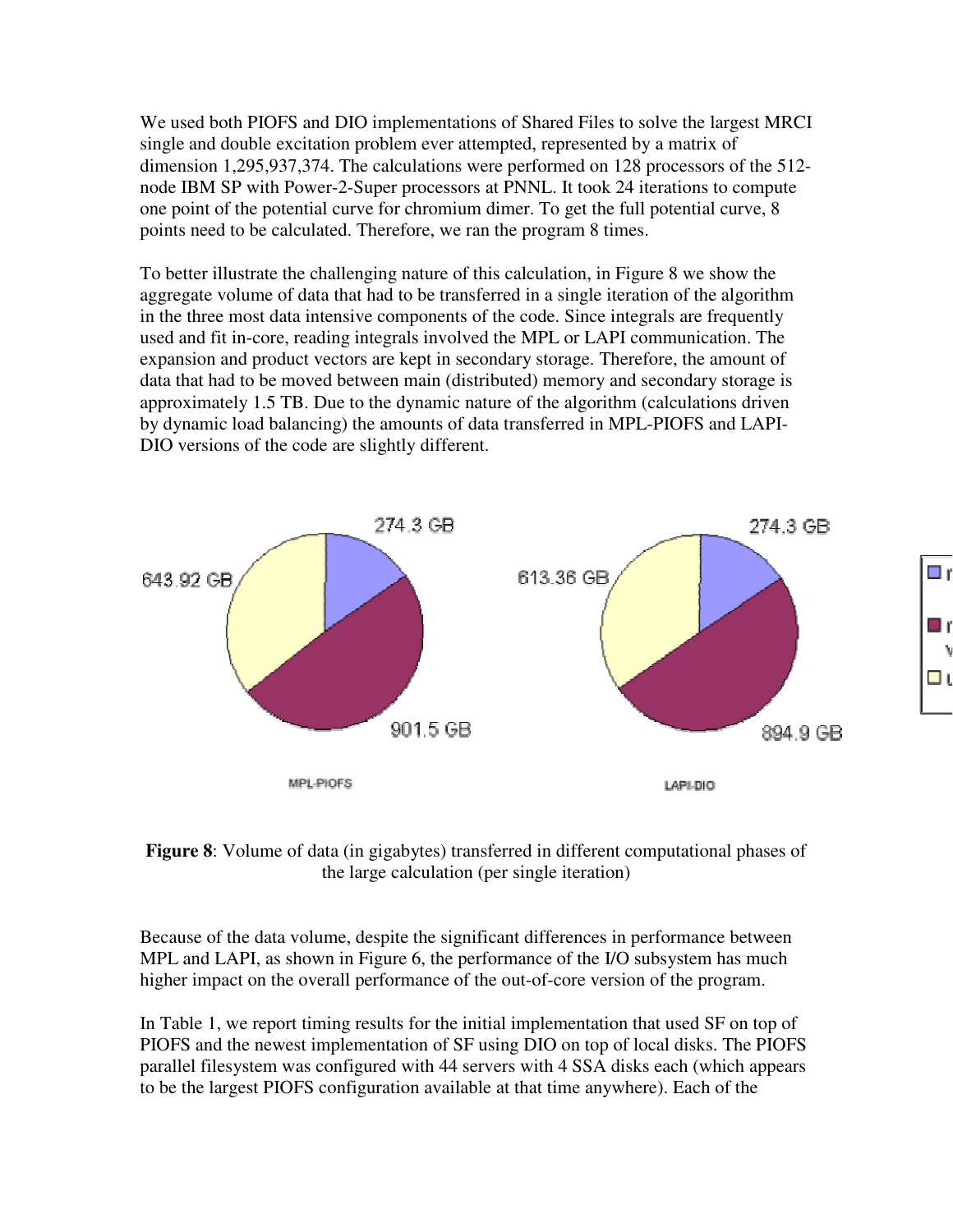compute nodes of the system contains a local SCSI disk rated at 6 MB/s. We report performance of the I/O only for reading expansion vectors (approximately 900 GB/iteration) because the performance was easier to measure and analyze. On the other hand, the updating of the product vector involved: reading, writing, compression and mutual exclusion operations which complicated the performance measurements. For example, the *write* operation due to the buffering and caching effects in AIX could not be timed reliably without impacting the program performance. This was considered unacceptable.

The improvement in the execution time after incorporating the DIO implementation of Shared Files and LAPI implementation of Global Arrays into the program is remarkable. Most of the 70% reduction of the execution time as compared to the initial MPL-PIOFS implementation is contributed to the increase of the Shared File performance. This improved by more than a factor of three by switching to DIO and local disks. With this version, the time spent for I/O has been reduced to about 20% of the program execution time.

|              | Aggregate I/O time/iteration<br>(reading integrals) | I/O bandwidth/CPU/iteration<br>(reading integrals) | Total execution time<br>(wall clock) |
|--------------|-----------------------------------------------------|----------------------------------------------------|--------------------------------------|
| <b>PIOFS</b> | 906297.07s                                          | 0.994MB/s                                          | 305.5 hours                          |
| DIO          | 235708.32s                                          | 3.823MB/s                                          | 79.6 hours                           |

**Table 1:** MRCI performance on top of PIOFS and DIO (local disks) on the IBM SP

Our additional scalability study for MRCI indicates that the I/O bandwidth per processor observed in the local disk implementation of MRCI is approximately constant with the number of processors (and disks) used. The observed bandwidth to PIOFS does not scale that well.

# **Conclusions**

Our novel, out-of-core, massively-parallel MRCI algorithm has enabled much larger scale calculations than have been possible before. Calculations with several billion configuration state functions are now quite feasible. The implementation upon the IBM SP using the Shared Files library on top of the Distant I/O model employing the LAPI active message library to support access to physically distributed disks has proven very scalable. In addition, we also obtain close to the hardware limits for I/O bandwidth. Since the program is implemented on top of portable programming tools and libraries such as Global Arrays and Shared Files it can be used on other platforms as well. The substantial progress we achieved has required intimate collaboration over an extended period between computational chemists and computer scientists and led to advancements both in the computer science area (such as the novel Distant I/O model) and chemistry. Future